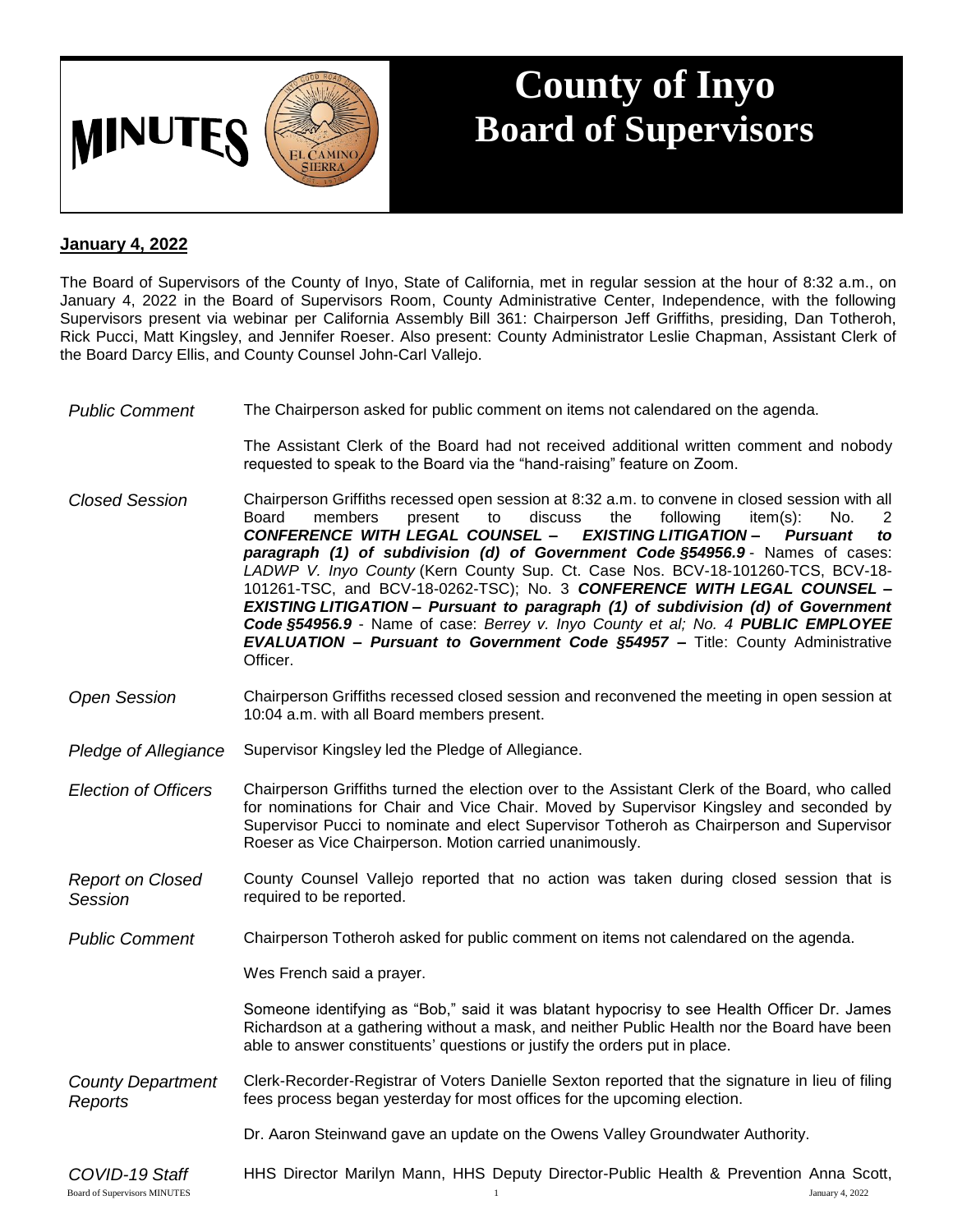|  | Update |
|--|--------|
|--|--------|

*Update* and Public Health Officer Dr. James Richardson provided the Board with an update on COVID-19, including local case numbers, vaccinations, current hospitalizations, booster shots, the Omicron variant, and new at-home tests. Ms. Scott also shared a slide show with data showing local trends. Dr. Richardson reiterated that people are five times more likely to catch COVID if they are unvaccinated, and 14 more times likely to be hospitalized and 15 times more likely to die.

Public comment was received from Wes French, who accused Ms. Scott of presenting inflated numbers. Supervisor Griffiths and CAO Chapman interjected to ask speakers not to attack staff, to address all comments to the Board, and to remember that the County is a subdivision of the state that must follow state mandates. Other comments were received from: someone identifying themselves as "JB," who said she hoped the community would stop giving COVID so much power; Charles James, who said the COVID updates are resembling Facebook rants and everyone should remember there are other health crises that might be getting ignored; Wayne Croasdale, who said he doubted real numbers are being reported and said there are only two genders; Lynette McIntosh, who accused Dr. Richardson of being hypocritical because there are photos of him circulating where he is indoors and not wearing a mask (he responded that he was following protocol for indoor celebrations, with his mask off only for eating); Cari Arnal, who said a lie doesn't become a truth just because it's been accepted by the masses; Robin Moxley, who echoed Ms. McIntosh and said the tide is turning with people pushing back against the state; Kristin Ostley, who said the three-minute time limit being opposed on comments is not enough time to refute staff's misinformation, and denied that speakers are bullying staff; Debborah Morales, who told the Board she sees them as heroes in the trenches of the COVID battle, and said those who have died are not numbers – they were people; and Josh Nicholson, who said the Board's constituents are going up the chain of command with their concerns and opposition. The Assistant Clerk of the Board read aloud letters from Christine Hanley and Pam Mitchell, who both urged the County to keep public health measures in place to protect the community.

Supervisors Kingsley and Pucci also spoke out against speakers attacking or disrespecting staff.

- *Information Services – Broadband Task Force Update* Information Services Director Scott Armstrong provided the Board an update on the Inyo County's Broadband Task Force activities to date. Public comment came from Charles James, Stephen Muchovej, Scott Stoner, Will Holmes, Bryan Harper, Jennifer Beaudean, and Doug Thompson, who appreciated the County taking on this issue and also weighed in on service providers and options for consumers.
- *Recess/Reconvene* Chairperson Totheroh recessed the meeting at 12:50 p.m. and reconvened the meeting at 1:24 p.m. with all Board members present.

*CAO-Emergency Services – Reclass/Recruit Emergency Services Manager* Moved by Supervisor Griffiths and seconded by Supervisor Roeser to: A) change the Authorized Strength in the Office of the CAO by reclassifying one (1) Emergency Services Manager at Range 82 (\$6,575 - \$7,984) as an Emergency Services Manager at Range 78 (\$5,971 - \$7,255) and approve the revised job description; B) find where internal candidates may meet the qualifications for the position, the vacancy could possibly be filled through an internal recruitment, but an open recruitment is more appropriate to ensure qualified applicants apply; and C) approve the hiring of one (1) Emergency Services Manager at Range 78 (\$5,971 - \$7,255). Motion carried unanimously.

*Public Works – Engineering Assistant II* Moved by Supervisor Pucci and seconded by Supervisor Roeser for the Board to find that, consistent with the adopted Authorized Position Review Policy: A) the availability of funding for one (1) Engineering Assistant I/II exists in the General Fund, as certified by the Public Works Director and concurred with by the County Administrator and Auditor-Controller; B) where internal candidates may meet the qualifications for the position, the vacancy could possibly be filled through an internal recruitment, but an open recruitment is more appropriate to ensure qualified applicants apply; and C) approve the hiring of one (1) Engineering Assistant I at Range 71 (\$5,058 - \$6,150) or an Engineering Assistant II at Range 75 (\$5,563 - \$6,761) or an Engineer Assistant Civil at Range 73 (\$5,302 - \$6,449) up to E step depending on qualifications. Motion carried unanimously.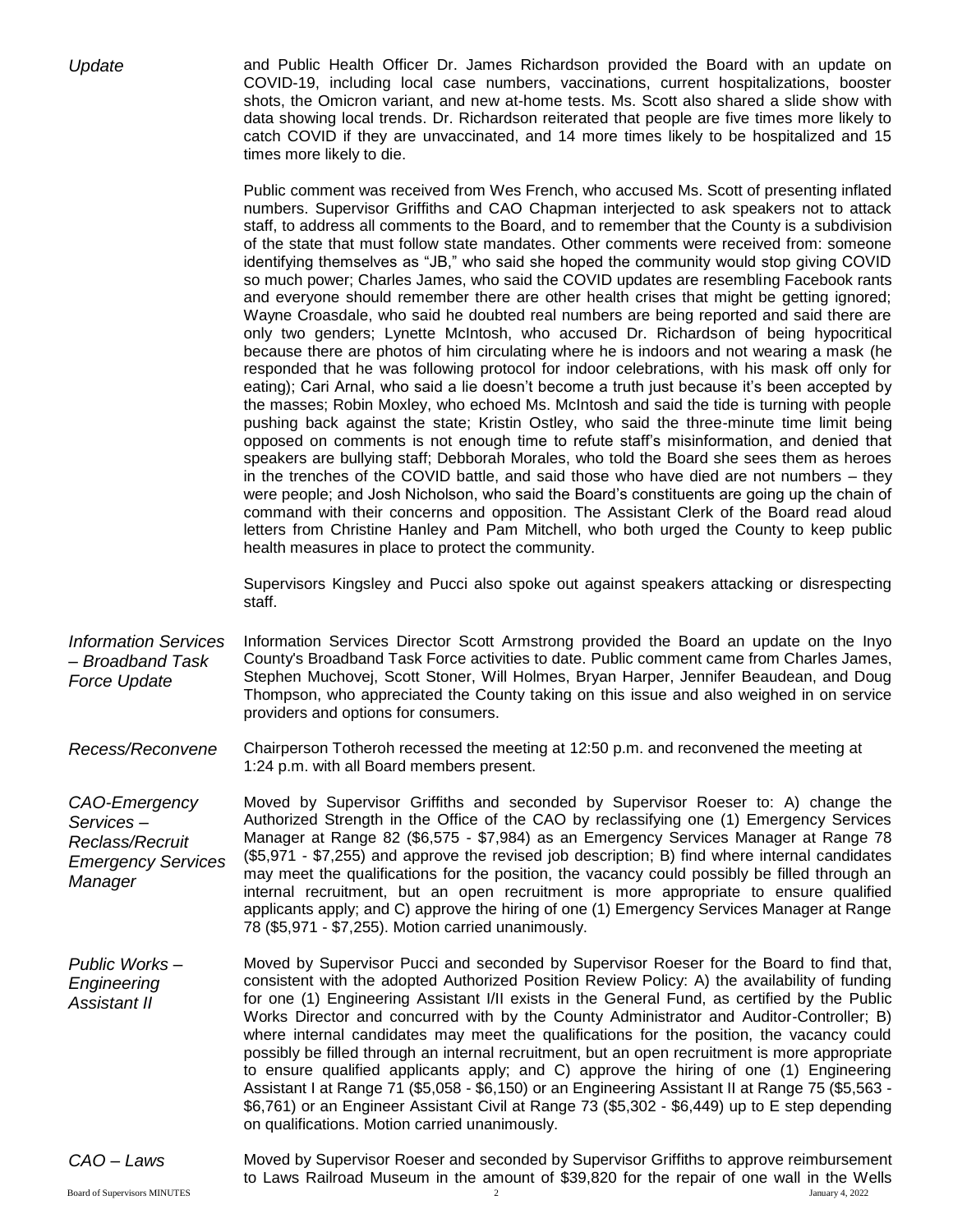| Museum<br>Reimbursement                                                                   | Fargo building and the replacement of the roof on the School building. Motion carried<br>unanimously.                                                                                                                                                                                                                                                                                                                                                                                                         |
|-------------------------------------------------------------------------------------------|---------------------------------------------------------------------------------------------------------------------------------------------------------------------------------------------------------------------------------------------------------------------------------------------------------------------------------------------------------------------------------------------------------------------------------------------------------------------------------------------------------------|
| $H$ HS - $FY$ 21-22<br>CMS Plan &<br><b>Budgets</b>                                       | Moved by Supervisor Roeser and seconded by Supervisor Griffiths to ratify and approve the<br>Fiscal Year 2021-22 Children's Medical Services (CMS) Plan and Budgets and authorize the<br>Chairperson to sign the Certification Statements. Motion carried unanimously.                                                                                                                                                                                                                                        |
| <b>HHS-Behavioral</b><br>Health - CDHCS<br>Amendment 01                                   | Moved by Supervisor Roeser and seconded by Supervisor Griffiths to approve Amendment<br>No. 01 to the performance contract between the County of Inyo and the California Department<br>of Health Care Services, for the period of July 1, 2017 through June 30, 2022, and authorize<br>the HHS Director, in her role as Interim Local Mental Health Director, to sign the STD<br>Standard Agreement 213A as well as complete the Contractor Certification Clauses. Motion<br>carried unanimously.             |
| <b>HHS-Behavioral</b><br>Health - Bakersfield<br>Behavioral<br><b>Healthcare Contract</b> | Moved by Supervisor Roeser and seconded by Supervisor Griffiths to ratify and approve the<br>agreement between the County of Inyo and Bakersfield Behavioral Healthcare Hospital, LLC<br>of Bakersfield, CA, for the provision of psychiatric inpatient services in an amount not to<br>exceed \$50,000 for the period of November 1, 2021 through June 30, 2022, and authorize the<br>Chairperson to sign, contingent upon all appropriate signatures being obtained. Motion carried<br>unanimously.         |
| HHS-First 5 – First 5<br>California Contract<br>Amendment 1                               | Moved by Supervisor Roeser and seconded by Supervisor Griffiths to approve Amendment<br>No. 1 to the Standard Agreement between the County of Inyo and First 5 California of<br>Sacramento, California, shifting budget categories in staffing and travel, and authorize the<br>HHS Director to sign, contingent upon all appropriate signatures being obtained. Motion<br>carried unanimously.                                                                                                               |
| Treasurer - 2022<br>Statement of<br><b>Investment Policy</b>                              | Moved by Supervisor Roeser and seconded by Supervisor Griffiths to review and approve the<br>2022 Statement of Investment Policy and direct any questions to the County Treasurer.<br>Motion carried unanimously.                                                                                                                                                                                                                                                                                             |
| Treasurer-<br>Delegation of<br>Investment<br>Authority/Reso #<br>2022-01                  | Moved by Supervisor Roeser and seconded by Supervisor Griffiths to approve Resolution No.<br>2022-01, titled, "A Resolution of the Board of Supervisors of the County of Inyo delegating to<br>the Inyo County Treasurer its investment authority pursuant to Section 53607 of the<br>Government Code," and authorize the Chairperson to sign. Motion carried unanimously.                                                                                                                                    |
| $H$ HS-First $5-$<br><b>Positive Parenting</b><br><b>Awareness Month</b>                  | First 5 Director Serena Johnson presented a proclamation for Board approval. She also spoke<br>about the Triple P Parenting Program, and introduced community partners from other<br>agencies. Moved by Supervisor Griffiths and seconded by Supervisor Pucci to approve a<br>proclamation declaring January 2022 as Positive Parenting Awareness Month in Inyo County.<br>Motion carried unanimously.                                                                                                        |
| <b>Child Support</b><br>Services - Budget<br>Amendment                                    | Moved by Supervisor Griffiths and seconded by Supervisor Roeser to aamend the Fiscal Year<br>2021-2022 Department of Child Support Services Budget (022501) as follows: increase<br>estimated revenue in Family Support Admin (Revenue Code 4554) by \$6,600; increase<br>estimated revenue in Family Support Reim-State (Revenue Code 4478) by \$3,400; and<br>increase appropriation in Advertising (Object Code 5263) by \$10,000. (4/5ths vote required).<br>Motion carried unanimously.                  |
| HHS - Budget<br>Amendment/DHCS<br>Payment                                                 | Moved by Supervisor Griffiths and seconded by Supervisor Pucci to: A) Amend the Fiscal<br>Year 2021-2022 California Child Services - Admin Budget (045501) as follows: increase<br>estimated revenue in State Other (4499) by \$69,000 and increase appropriation in<br>Professional Services (Object Code 5265) by \$69,000 (4/5ths vote required); and B) Request<br>Board authorize the payment to the Department of Health Care Services (DHCS) in the<br>amount of \$69,000. Motion carried unanimously. |
| <b>Public Comment</b>                                                                     | The Chairperson asked for public comment on items not calendared on the agenda.                                                                                                                                                                                                                                                                                                                                                                                                                               |
|                                                                                           | The Assistant Clerk of the Board had not received additional written comment and nobody<br>requested to speak to the Board via the "hand-raising" feature on Zoom.                                                                                                                                                                                                                                                                                                                                            |